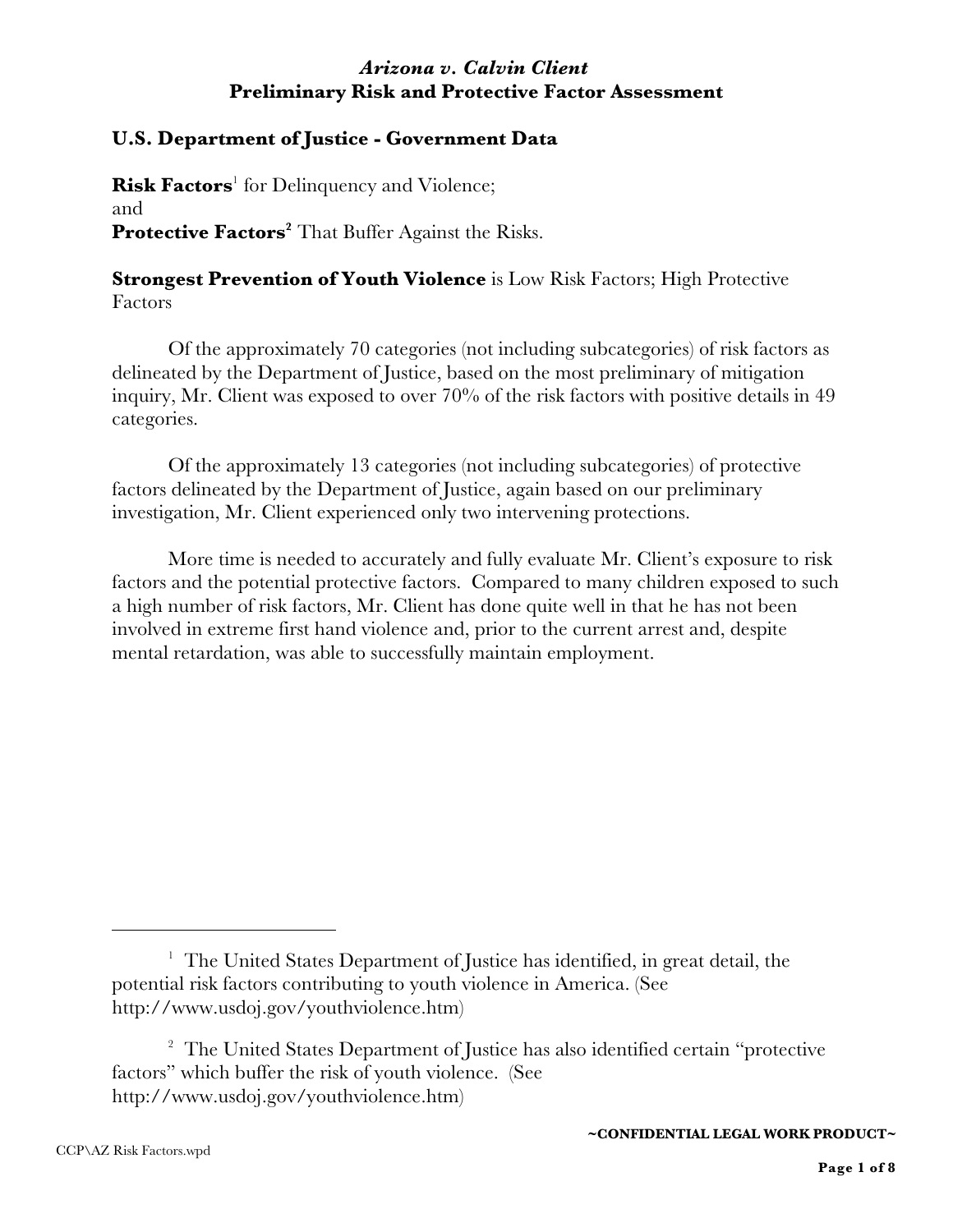| <b>Risk factors</b><br>(Established by U.S.<br><b>Department of Justice)</b> | Mr. Client - Details                                                                                                                                            |
|------------------------------------------------------------------------------|-----------------------------------------------------------------------------------------------------------------------------------------------------------------|
| 0 - 6 years old                                                              |                                                                                                                                                                 |
| ethnicity                                                                    | Mexican American                                                                                                                                                |
| mother's age at birth                                                        |                                                                                                                                                                 |
| neighborhood scene (violent, poor, ethnic mix)                               | Violent, impoverished, inadequate housing and social<br>services.                                                                                               |
| perinatal difficulties                                                       | As yet unknown.                                                                                                                                                 |
| birth weight                                                                 | As yet unknown                                                                                                                                                  |
| physical abnormalities                                                       | Facial, high fever at one year, near death<br>hospitalization                                                                                                   |
| brain damage                                                                 | possible                                                                                                                                                        |
| family history of criminal behavior                                          | Yes.                                                                                                                                                            |
| family history of substance abuse                                            | Yes.                                                                                                                                                            |
| family conflict                                                              | Yes.                                                                                                                                                            |
| parental attitudes to/involvement in<br>crime/substance abuse                | Multiple caregivers involved in criminal/drug activity.                                                                                                         |
| child maltreatment                                                           | Yes.                                                                                                                                                            |
| parent-child separation                                                      | Absent father. Mother absent for prolonged periods<br>while working and away from home. Mr. Client spent<br>extended time periods with extended family members. |
| transitions/mobility                                                         | High. Yes - homeless, lived with relatives.                                                                                                                     |
| domestic violence (target, witness, multiple<br>types of)                    | Yes.                                                                                                                                                            |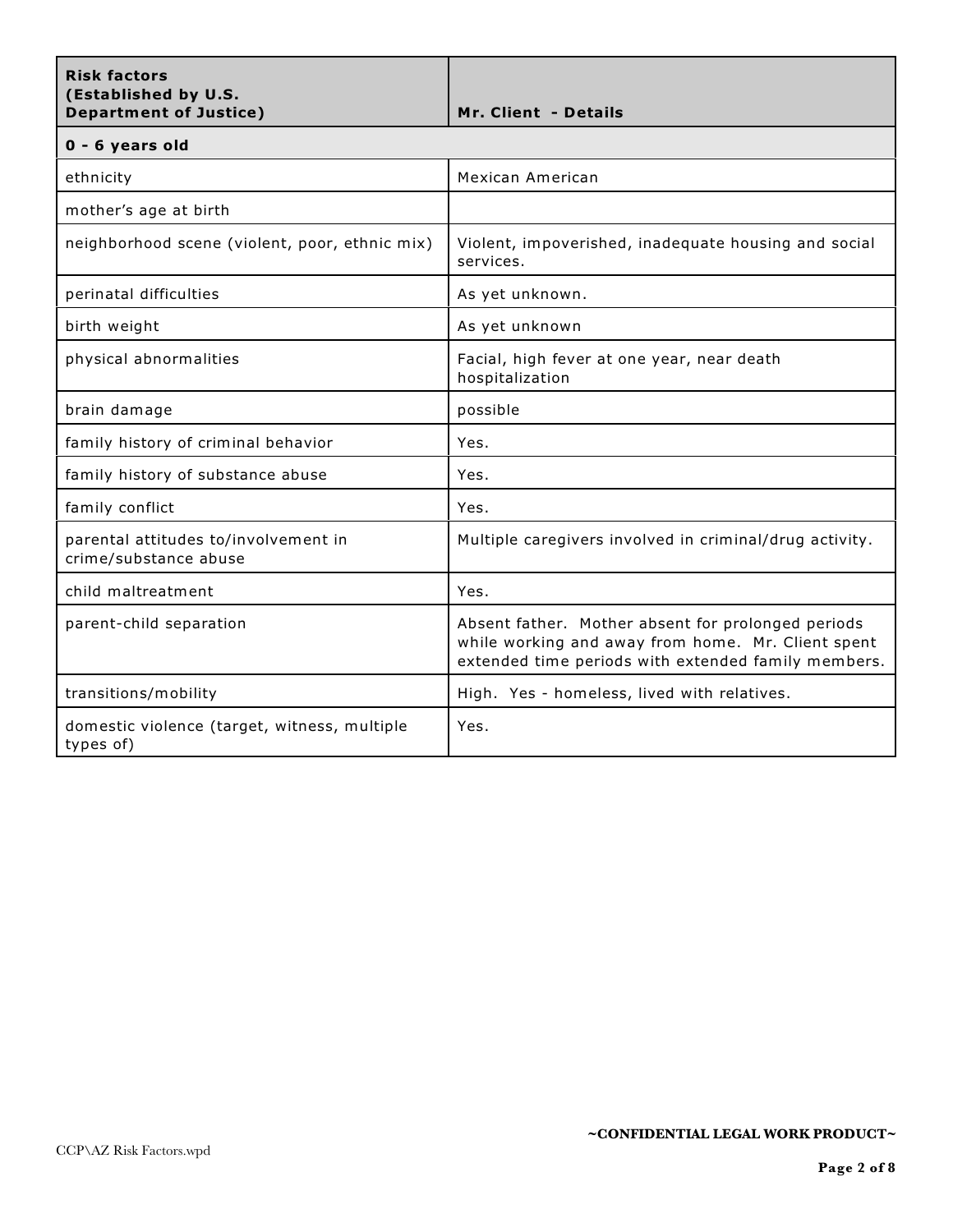| <b>Risk factors</b><br>(Established by U.S.<br><b>Department of Justice)</b> | <b>Mr. Client - Details</b>                         |
|------------------------------------------------------------------------------|-----------------------------------------------------|
| age 6 - adolescence                                                          |                                                     |
| extreme economic<br>deprivation                                              | Yes.                                                |
| community disorganization                                                    | Yes.                                                |
| neighborhood scene (violent, poor, ethnic mix)                               | Violent, poor, crime ridden, ethnically segregated. |
| transitions/mobility                                                         | Numerous moves, unstable living environments.       |
| runaway from home                                                            | No.                                                 |
| access to firearms/weapons                                                   | Yes, through cousin Johnny.                         |
| media portrayals of violence                                                 | Yes.                                                |
| family management problems                                                   | Yes.                                                |
| family conflict                                                              | Yes.                                                |
| parent-child separation                                                      | Yes.                                                |
| parental attitudes to/involvement in<br>crime/substance abuse                | See above.                                          |
| delinquent siblings                                                          | No.                                                 |
| early/persistent antisocial behavior                                         | No.                                                 |
| academic failure/lack of commitment                                          | Yes.                                                |
| truancy                                                                      | Yes.                                                |
| school transitions                                                           | Yes, numerous.                                      |
| drop out of school                                                           | Yes.                                                |
| association with delinquent and violent peers                                | Yes.                                                |
| gang membership                                                              | Yes.                                                |
| peer rejection                                                               | Yes.                                                |
| favorable attitude to delinquency/violence                                   | No.                                                 |
| early initiation to violence                                                 | Yes - through family.                               |
| aggressiveness                                                               | No.                                                 |
| constitutional factors (intelligence,<br>hyperactivity, ADD, ADHD)           | Mental retardation, ADHD, OCD.                      |
| employment history                                                           | Yes.                                                |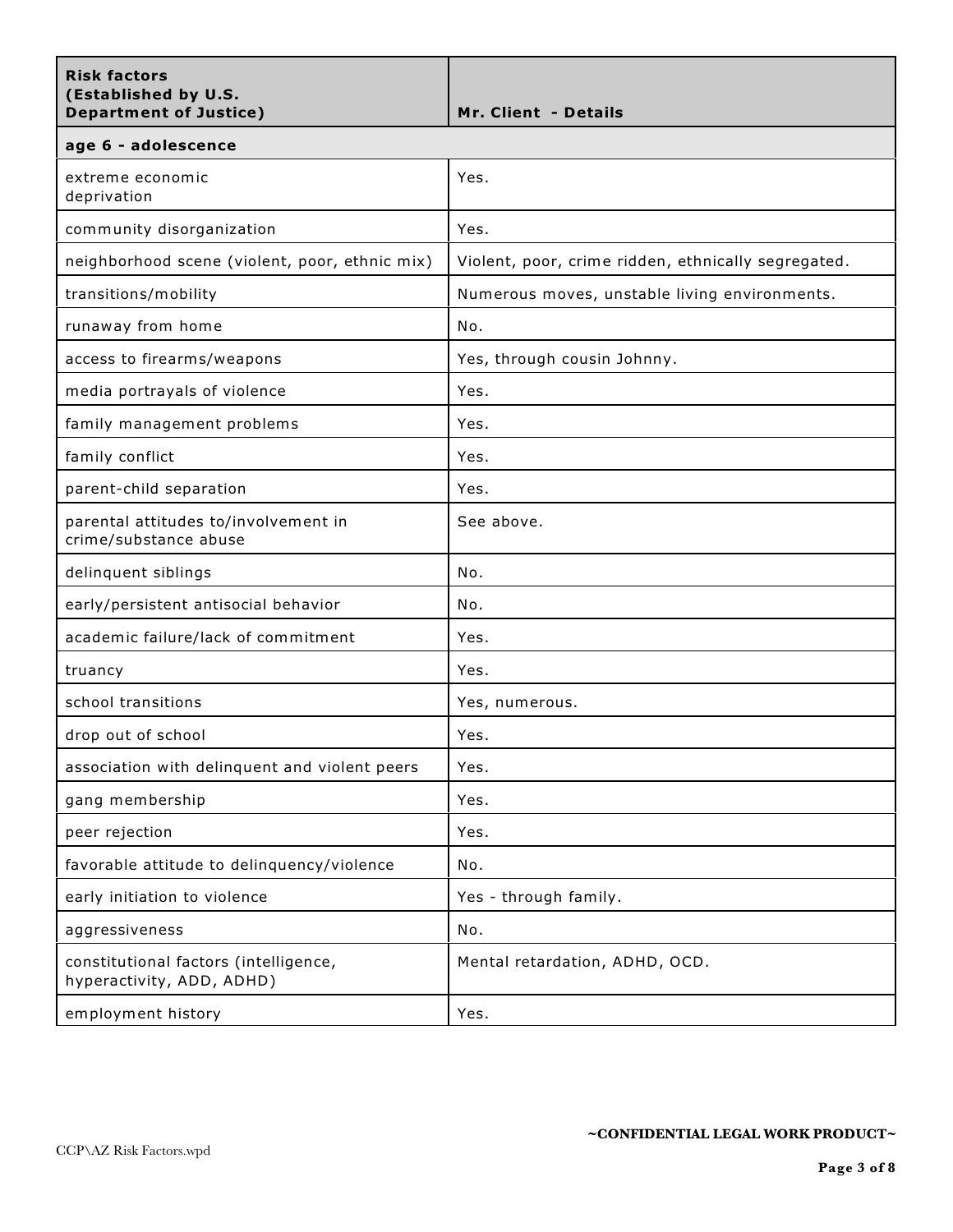| <b>Risk factors</b><br>(Established by U.S.<br><b>Department of Justice)</b> | Mr. Client - Details                                         |
|------------------------------------------------------------------------------|--------------------------------------------------------------|
| other factors                                                                |                                                              |
| poverty                                                                      | Yes.                                                         |
| gender issues                                                                | Unknown.                                                     |
| resiliency                                                                   | Need more information.                                       |
| bonding to + role models                                                     | Poor bonding, no stable, positive adult male role<br>models. |
| healthy beliefs/clear standards                                              | Unknown.                                                     |
| early interventions                                                          | Unknown.                                                     |
| sexual abuse                                                                 | Unknown. Increased likelihood.                               |
| physical abuse                                                               | Yes.                                                         |
| psychological abuse                                                          | Yes.                                                         |
| childhood neglect                                                            | Yes.                                                         |
| genetic factors                                                              | Yes. Genetic factors for alcoholism.                         |
| neurological/physical factors                                                | Unknown.                                                     |
| harsh/negative environments                                                  | Yes.                                                         |
| troubled relationships                                                       | Yes.                                                         |
| community disorganization(drug traffic, crime,<br>gangs, housing)            | Yes.                                                         |
| neighborhood scene (violent, poor, ethnic mix)                               | Violence, impoverished.                                      |
| availability of drugs/firearms                                               | Drugs - yes. Firearms - yes.                                 |
| violence/racial prejudice                                                    | Yes. Segregated neighborhood.                                |
| parental psychopathology                                                     | Unknown.                                                     |
| family size                                                                  | Fair size extended family.                                   |
| divorce/family structure                                                     | Multiple shifting relationships.                             |
| teenage parenthood/age of first childbearing                                 | No.                                                          |
| large family size                                                            | Yes.                                                         |
| psychiatric/psychological disorder                                           | Unknown.                                                     |
| multi-generational family distress                                           | Yes.                                                         |
| alcoholism/substance abuse, dependence                                       | Yes.                                                         |
| domestic violence                                                            | Yes.                                                         |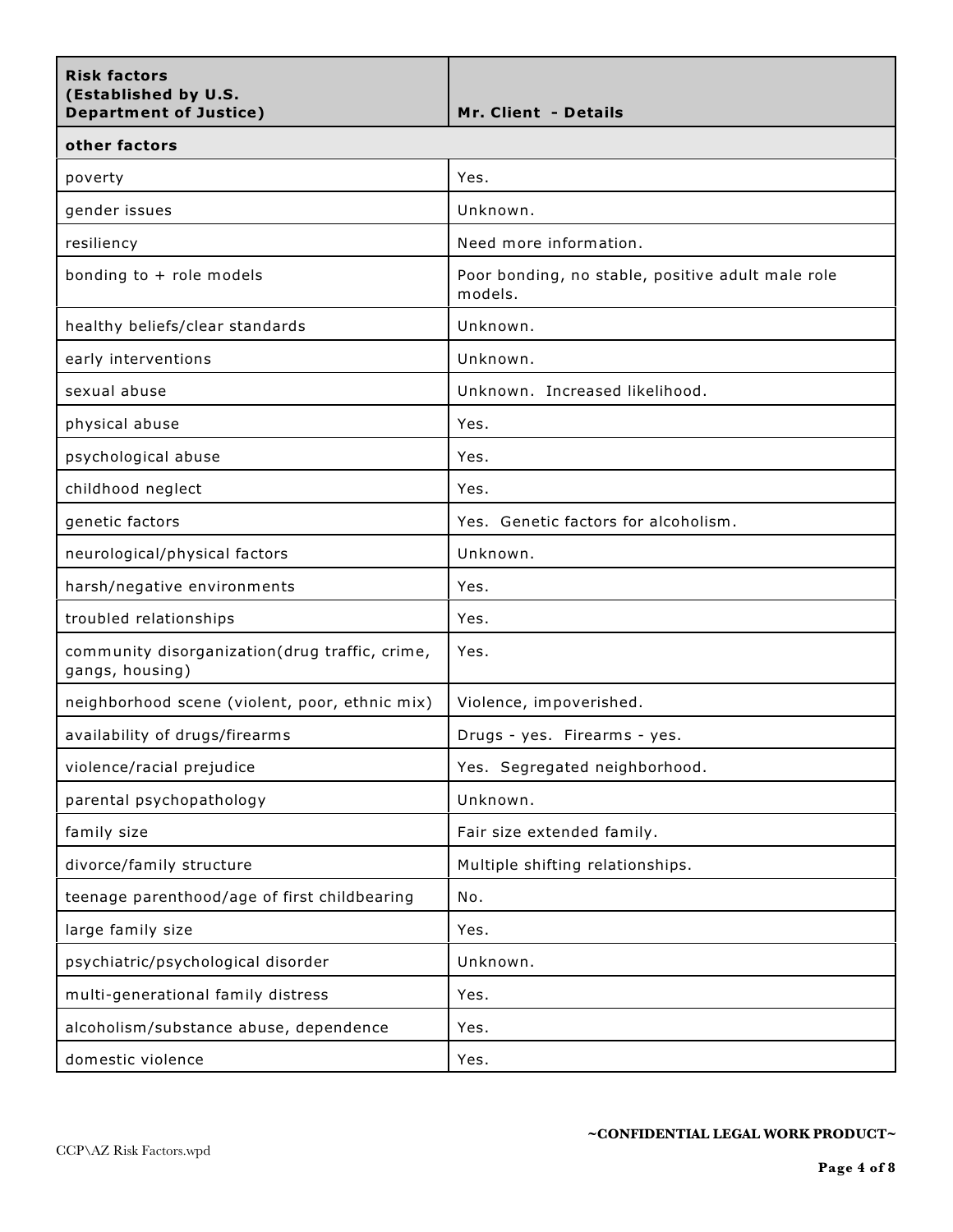| <b>Risk factors</b><br>(Established by U.S.<br><b>Department of Justice)</b> | Mr. Client - Details       |  |
|------------------------------------------------------------------------------|----------------------------|--|
| other factors - continued                                                    |                            |  |
| witnessing violence/sex/rape                                                 | Yes.                       |  |
| multiple concussions                                                         | Unknown. Likely.           |  |
| teenage onset alcohol/drug dependence                                        | No.                        |  |
| adoption/foster/alternate parenting                                          | Brief stay in foster care. |  |
| employment history                                                           | Yes.                       |  |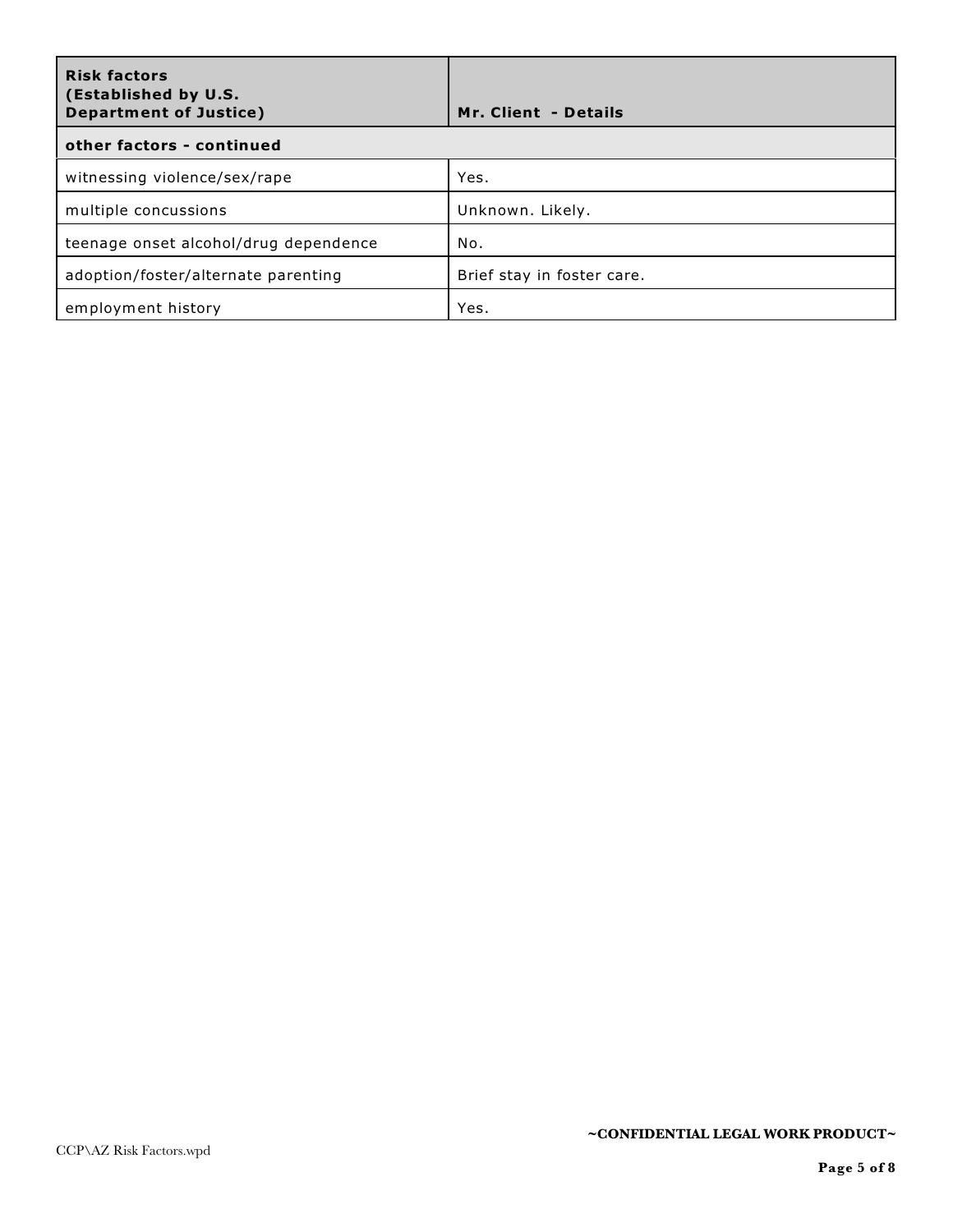| <b>Protective factors to</b><br><b>Buffer the Risks or</b><br><b>Inhibit Violence and Delinquency</b><br>(Established by U.S. Department of<br>Justice) | Mr. Client - Details                                 |  |
|---------------------------------------------------------------------------------------------------------------------------------------------------------|------------------------------------------------------|--|
| <b>Individual</b>                                                                                                                                       |                                                      |  |
| Female gender                                                                                                                                           | No.                                                  |  |
| Intelligence [Opportunity to learn?]                                                                                                                    | Impaired.                                            |  |
| Positive Social Orientation                                                                                                                             | Impaired.                                            |  |
| Resilient Temperament [Learned from family?]                                                                                                            | Unknown.                                             |  |
| <b>Social</b>                                                                                                                                           |                                                      |  |
| Bonding to Positive Role Models                                                                                                                         | No.                                                  |  |
| Family members                                                                                                                                          | Yes.                                                 |  |
| Teachers                                                                                                                                                | Unknown.                                             |  |
| Coaches                                                                                                                                                 | None known.                                          |  |
| Youth leaders                                                                                                                                           | None known.                                          |  |
| Friends                                                                                                                                                 | Changes over time. Sequestered by Mom when<br>young. |  |
| Other                                                                                                                                                   |                                                      |  |
| Health beliefs and clear standards for behavior<br>which promote nonviolence and absence of<br>drugs or alcohol                                         | Unknown.                                             |  |
| <b>Intervention</b>                                                                                                                                     |                                                      |  |
| Effective early intervention                                                                                                                            | None known.                                          |  |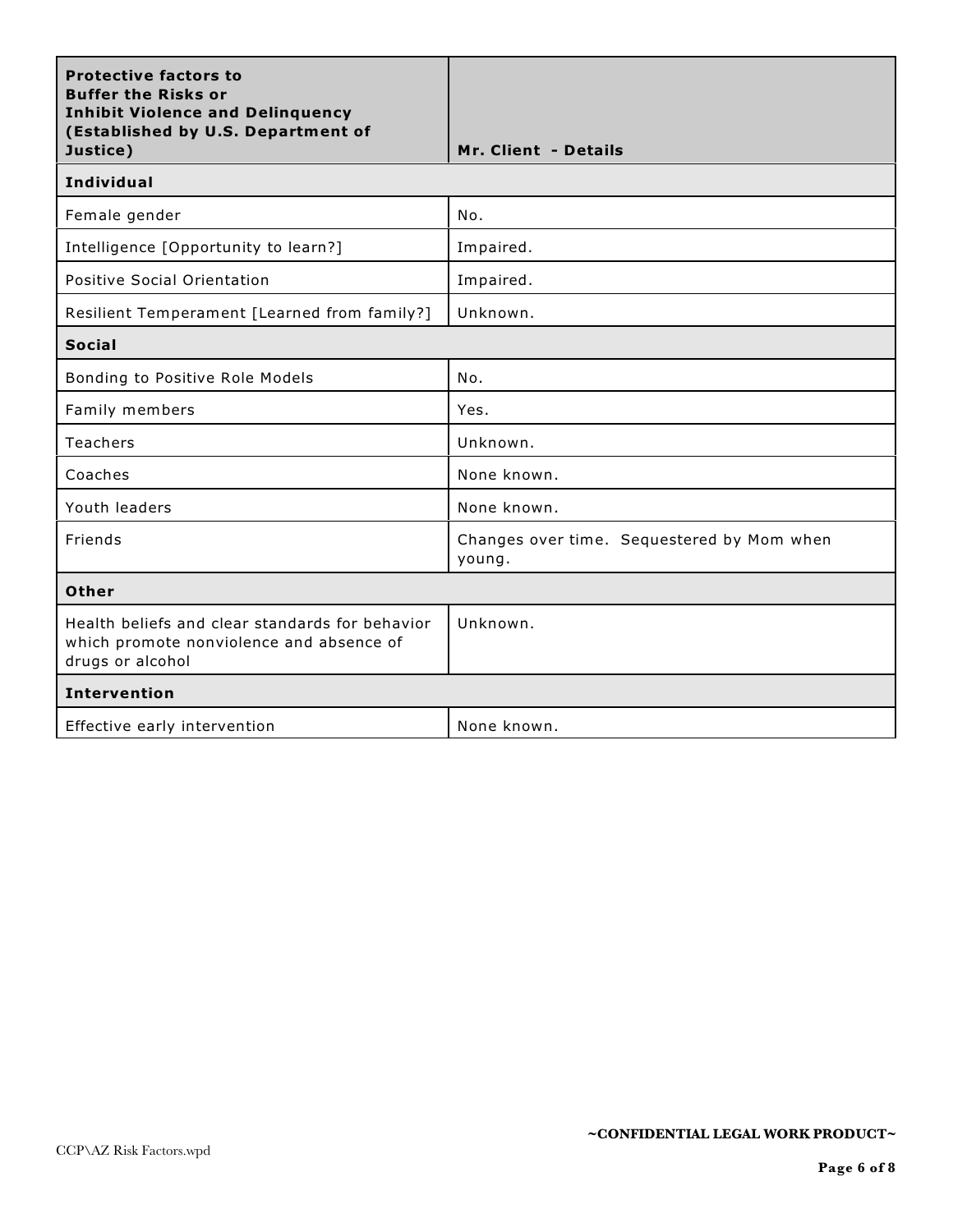Individual Factors:

- < Hyperactivity
- **EXECONCENTER CONCENTENT CONCENTENTS**
- < Aggressiveness
- < Poor cognitive development
- < Early initiation of violent behavior
- < Involvement in other forms of anti-social behavior
- < Beliefs and attitudes favorable to deviant or antisocial behavior

#### Family Factors:

- < Parental criminality
- < Child maltreatment
- < Poor family management treatment
- **Low levels of parental involvement**
- < Poor family bonding and family conflict
- < Residential mobility
- < Parental attitudes favorable to violence and substance abuse
- < Parent-child separation
- < Divorce
- **Example 1** Large family size
- < Parent Psycho-pathology

#### School Factors:

- < Academic failure
- **Low bonding to school**
- Truancy and dropping out of school
- **Frequent school transitions**
- < High delinquency rate schools

Peer-Related Factors:

- < Delinquent siblings
- < Delinquent peers
- < Gang membership
- < Peer rejection

Community and Neighborhood Factors

- < Poverty
- < Community disorganization (crime, drug-selling, gang, poor housing)
- < Availability of drugs and firearms
- < Neighborhood adults involved in crime
- < Exposure to violence and racial prejudice